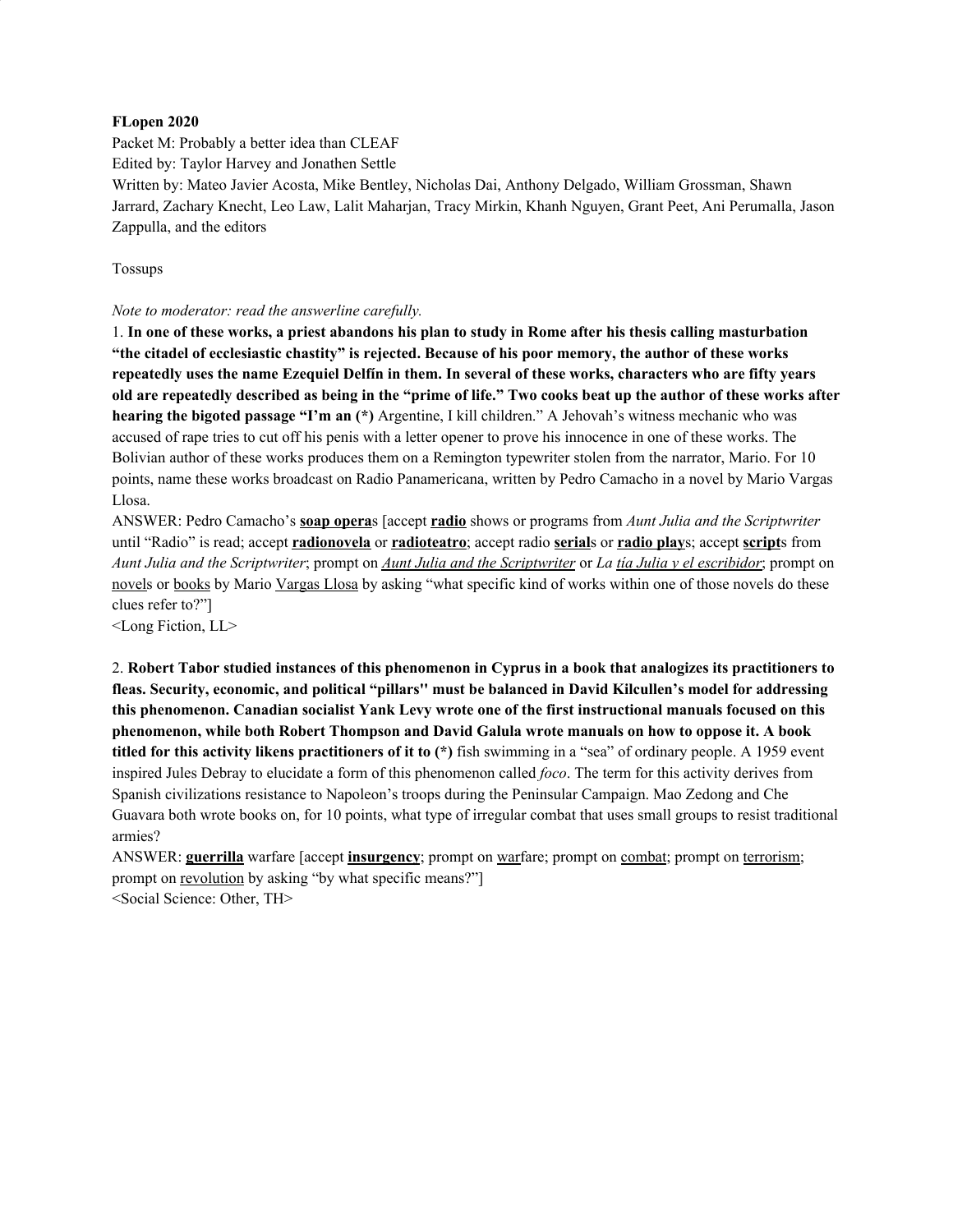3. **William Fitzwilliam Owen led from Fort Clarence on this island, the headquarters of a certain** 19th-century naval patrol. This is the largest island ceded by the Treaty of El Pardo. A leader based on this island had soldiers execute men in a soccer stadium while Mary Hopkin's "These Are the Days" played over loudspeakers. A group of freed slaves called Fernandinos created a settlement on this island, where later a **successful coup was led by Theodoro (\*)** Obiang. The indigenous Bubi ethnic group was decimated by mass killings on this island carried out by a Fang leader who imported members of his own ethnic group from the mainland. Francisco Macías Nguema led from this island, which will lose a capital city once Ciudad de la Paz is complete. For 10 points, name this island off the West coast of Africa that contains Malabo, the capital of Equatorial Guinea.

ANSWER: **Bioko** [or **Ëtulá Ëria**; accept **Santa Isabel**; accept **Masie Nguema Biyogo** Island; accept **Fernando Pó**] <World History, TH>

4. **A historian of these objects, Charles Falco, consulted for Thomas Krens's controversial 1998 exhibit of 114 of them at the Guggenheim. The poet Frederick Seidel frequently writes about his penchant for expensive** examples of these objects, which Michael Heizer used to create a land art piece titled *Circular Surface Planar* Displacement in Nevada. One of these objects juts into the foreground on the cover of Oliver Sacks' memoir **(\*)** *On the Move*. In the 1960s, Danny Lyon documented a group centered around these objects from Chicago. A book titled for these objects contains interior monologue chapters titled "Chautauquas" and presents its author's Metaphysics of Quality. A club devoted to these objects provided security at the Altamont Free Concert. For 10 points, Robert Pirsig wrote a best-selling memoir titled for the "Zen" of maintaining what type of two-wheeled vehicle?

ANSWER: **motorcycle**s [or **Harley**s; or **Harley-Davidson**s; or **motorbike**s; or **cycle**s; or **hog**s; accept *Zen and the Art of Motorcycle Maintenance*; prompt on bikes; prompt on scooters] <Other Academic, MB>

5. This molecule is the only necessary cofactor for a group of enzymes with catalytic pentads that contain two **halide-stabilizing residues, either Trp-Trp ("T-R-P-T-R-P") or Trp-Asn ("T-R-P-A-S-N"); those are halo·alkane dehalogenases. One of these molecules is thought to bind via a "carousel" rearrangement where it moves through the descriptively-named "narrow channel." In an alternate proposal, one of these molecules** moves through the so-called "large channel" to form a complex's S3 state. Two of these molecules are used up **in each turn of the (\*)** Kok cycle, which describes the storage states of a CaMn4O5 ("C-A-M-N-four-O-five") cuboidal cluster that catalyzes their oxidation. This molecule is completely oxidized by the OEC in photosystem II. For 10 points, the reactants of the overall photosynthesis reaction are carbon dioxide and what polar molecule? ANSWER: **water** [or **H2O**; or **dihydrogen monoxide**]

<Biology, JS>

6. **Instances of this situation precede the** *zebola***, a Congolese dance ritual likened to psychotherapy. The Ufufunyane ("oo-FU-fuhn-YA-nay") culture bound syndrome common among Zulu-speaking communities is** attributed to either love potions or this type of occurrence. In West Africa, *boti* are believed to be responsible for this type of occurrence, while zar fufill a similar role in Christian and Muslim communites in the Horn of **Africa. Kimpa Vita's experience of an occurrence of this kind with St. (\*)** Anthony led to her establishment of the Antonianist movement in the Kingdom of Kongo. The convulsions associated with instances of this occurrence attributed to the god Shango are likened to the mounting of a horse. For 10 points, what sort of occurrences allow spirits to speak to humans through mediums, a situation that could be ended by an exorcism?

ANSWER: spirit **possession** [accept spirit **trance** states; accept a **spirit** or **ghost entering** a person or **controlling** them; accept **zār** until it is read]

<Religion, TH>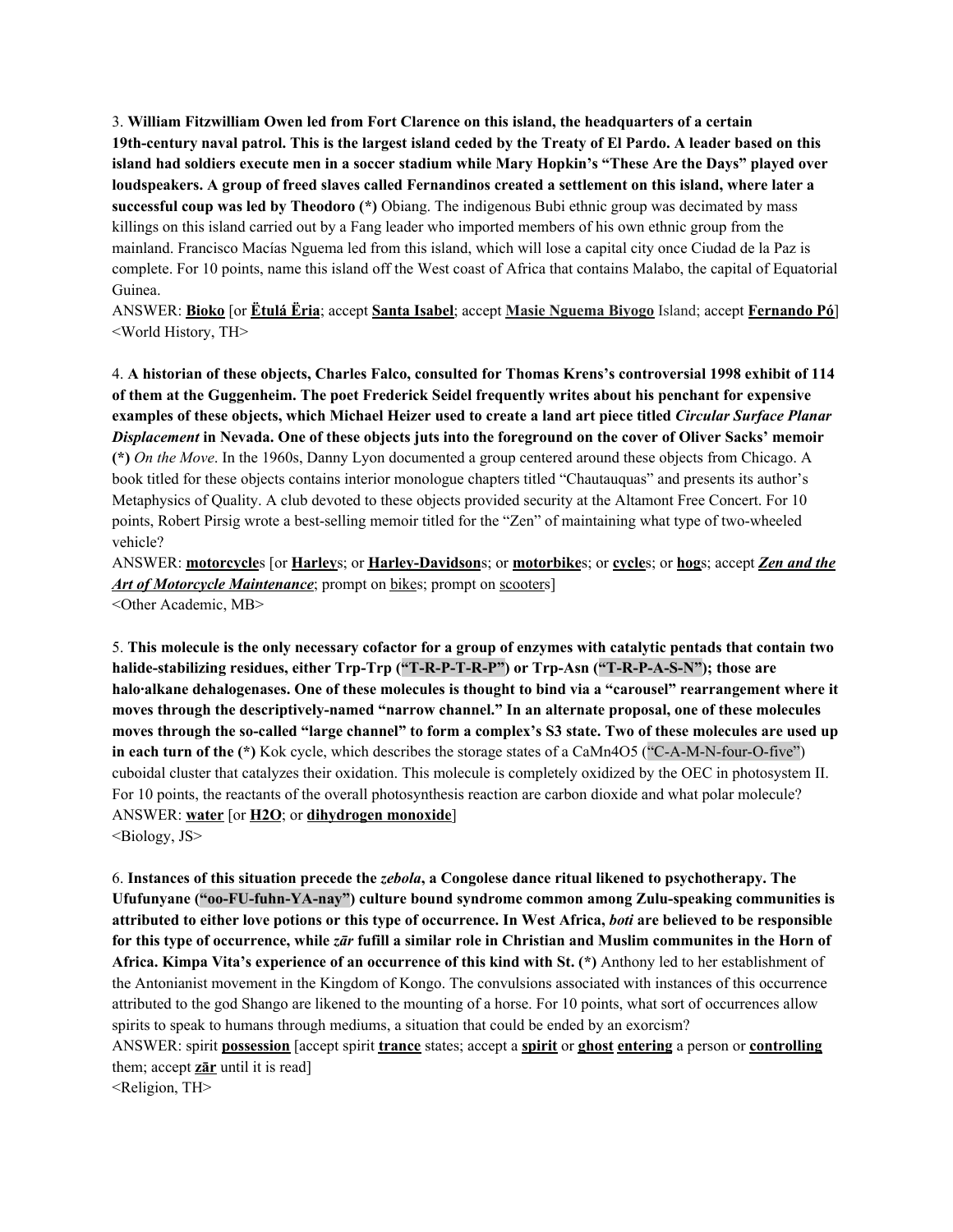7. **Already satisfied with having restored their authority west of the river Halycus, this city-state abandoned Mamercus of Catane ("kah-TAH-nee") after his loss near the river Abolus. At a battle near Entella, a** thunderstorm turned the Crimisus river into a torrent, causing almost all of the members of this non-Theban **city-state's Sacred Band to drown. In an account of this city-state, Cleitarchus describes the "sardonic laughter" of sacrifices burned alive in bronze braziers to curry favor with Cronos. This city-state provided** naval support at the Battle of Alalia because it had forged an alliance with Caere ("SEE-reh") and other (\*) Etruscan cities under Mago I. Tanit and Ba'al Hammon were worshipped in this city-state's children-sacrificing tophets. Hanno the Navigator was a denizen of this city-state. For 10 points, name this Phoenician city-state in modern-day Tunisia.

ANSWER: **Carthage** [or **Carthago**; or **Kart-hadasht**] <Ancient History, LM>

8. This author cites Saul Bellow's line "To God, he jotted several lines" as his favorite from *Herzog* and recounts the sense of freedom present in his daily tea-drinking habit in a set of letters written to his wife from **prison. This author posits that ideology transcends physical power in a "post-totalitarian" system, which can** be challenged by his notion of "small-scale work." An essay by this 20th-century author opens by describing a **specter of (\*)** "dissent" haunting Eastern Europe. That essay by this author argues a sign reading "I am afraid and therefore unquestioningly obedient" would be accurate in the case of a greengrocer's indifference towards a "Workers of the world, unite!" sign placed in a shop window. For 10 points, name this author of "The Power of the Powerless," an Eastern Bloc dissident writer who was the first president of the Czech Republic. ANSWER: Václav ("VAHT-slav") **Havel**

<Other Literature, GP>

9. In an algorithm that computes this function with runtime "big-oh of x over the fourth power of log x", a parameter denoted a is set equal to this function of the fourth root of x so that all  $k$ th partial functions with  $k$ greater than two vanish. This function violates its usual bound infinitely often, but first does so at a huge **number guaranteed to be less than 10-to-the-10-to-the-10-to-964. The Meissel–Lehmer algorithm computes this function that is often replaced with the second Chebyshev function. Ramanujan proved that this function** of x minus this function of x over two is at least one in his generalization of  $(*)$  Bertrand's postulate. This function is shown to be asymptotic to x over ln of x by examining inputs to the Riemann zeta with real part equal to one. The output of the sieve of Eratosthenes is equivalent to evaluating, for 10 points, what function denoted pi? ANSWER: **prime counting** function [prompt on pi function until "pi" is read] (The huge number is Skewes number)

<Other Science: Mathematics, LL>

10. Raphael's Madonna of Foligno inspired this artist to paint a monarch offering a crown and scepter to the Virgin Mary. This artist retreated to Rome and vowed to never again paint for the Paris Salon after their *Martyrdom of Saint Symphorian* **was received poorly. A portrait by this artist depicts a frowning man whom** Edouard Manet derided as "the Buddha of the bourgeoisie" for that man's support of the July Monarchy. An **earlier work by this painter shows a (\*)** large black eagle beside the throne of a god whose beard is being stroked by a woman begging him to help Achilles. In another painting, this artist depicted a green-clad figure holding an oar and Raphael being led by Apelles towards the title figure, who is crowned by Nike. For 10 points, name this Neoclassical painter of the *Portrait of Monsieur Bertin*, *Jupiter and Thetis*, and *The Apotheosis of Homer*. ANSWER: Jean-Auguste-Dominique **Ingres** ("ANN-gruh") (The unnamed painting in the first clue is *The Vow of Louis XIII*.)

<Painting/Sculpture, SJ>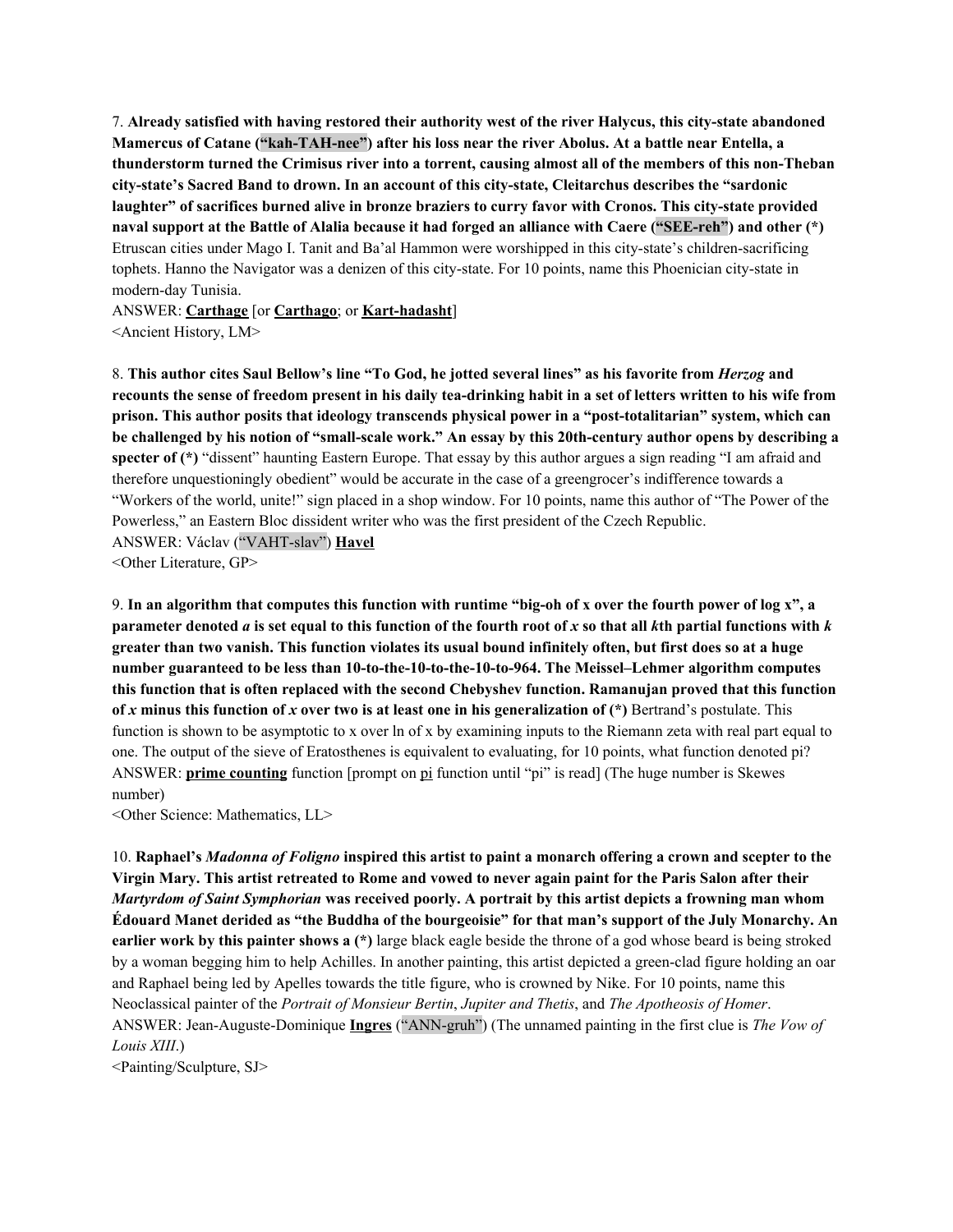11. A shot in this show transitions from two characters embracing on a bed to them standing in front of a popcorn machine as the camera rotates through the floor of the bedroom. The song "All for Us" by Labrinth plays several times in this show, including in a scene where it is performed by a choir dressed in red hoodies. **An animated section in this show is based on a character's OneDirection fanfiction. (\*)** Rhinestones are often used in the eye makeup of one character in this show who, after being told to go home and change by the boy she is dating, tips over a pot of chili at his family's food stand. In this show, Jacob Elordi plays Nate, who catfishes and then blackmails Jules for having sex with his father. In 2020, the lead actress on the show became the youngest ever lead actress Emmy winner. The drug addict Rue appears in, for 10 points, what A24-produced HBO series about Gen Z teens starring Zendaya?

ANSWER: *Euphoria*

<Pop Culture, AD>

12. A biscuit-baking character in this play claims that the way to get through life is to hold love in one hand and laughter in the other. A Juba dance in this play is interrupted by a character entering and describing a vision of bones rising out of the water. In this play, the guitar-playing Jeremy is infatuated with both Mattie **and Molly. In this play, the sheet metal salesman-cum-person finder (\*)** Selig locates Martha, the long lost mother of Zonia. This play opens with the conjure man Bynum performing voodoo rituals in the backyard of the central boarding house. It is revealed that Harold Loomis served on the title slave trader's chain gang for seven years after hearing this play's title song. For 10 points, name this play by August Wilson, the second chronologically of the Pittsburgh Cycle, taking place in the 1910s.

ANSWER: *Joe Turner's Come and Gone* <Drama, TH>

13. **This thinker cited the "myth" of the break between medieval and modern times to explain how Fernand** Braudel saw capitalism "upside-down." This thinker asked "Who is the Wizard of Oz at the end of this **road?" in a response to** *another* **thinker's critical work** *ReORIENT***, which denounced this thinker's Eurocentrism; that other thinker is Andre Gunder Frank. Janet (\*)** Abu-Lughod's work on the 13th century uses a framework first developed by this thinker, who wrote that global wars correspond to Kondratieff waves in *Unthinking Social Science*. This thinker rejected the use of the word "theory" to describe an analytical approach that posits the basis of the capitalist world-economy in the "long 16th century" of feudal Europe. For 10 points, name this thinker who divided the world-economy into a core, periphery, and semi-periphery in *The Modern World-System*.

ANSWER: Immanuel **Wallerstein** [or Immanuel Maurice **Wallerstein**] <Social Science: Political, GP>

14. **A French-born American player of this instrument reimagined Gil Scott-Heron's final release in the 2020 album** *We're New Again* **and recorded the 2018 album** *Universal Beings***. Another player of this instrument** collaborated with Vijay Iyer and Stephan Crump on the albums Break Stuff, Accelerando, and Historicity. Makaya McCraven and Marcus Gilmore both play this instrument, which plays a solo for the entirety of the track "For Big Sid" on an album titled [this instrument] Unlimited. That player of this instrument celebrated **the centennial of the (\*)** Emancipation Proclamation with his album *We Insist: Freedom Now Suite*. Before the entry of the piano, this instrument plays by itself for the first four measures of Dave Brubeck's "Take Five." Max Roach and Joe Morello played, for 10 points, what instrument that plays along with a bass and piano in jazz trios? ANSWER: **drums** [accept **drum** set or **drum** kit; accept **percussion**] <Other Arts: Auditory, TH>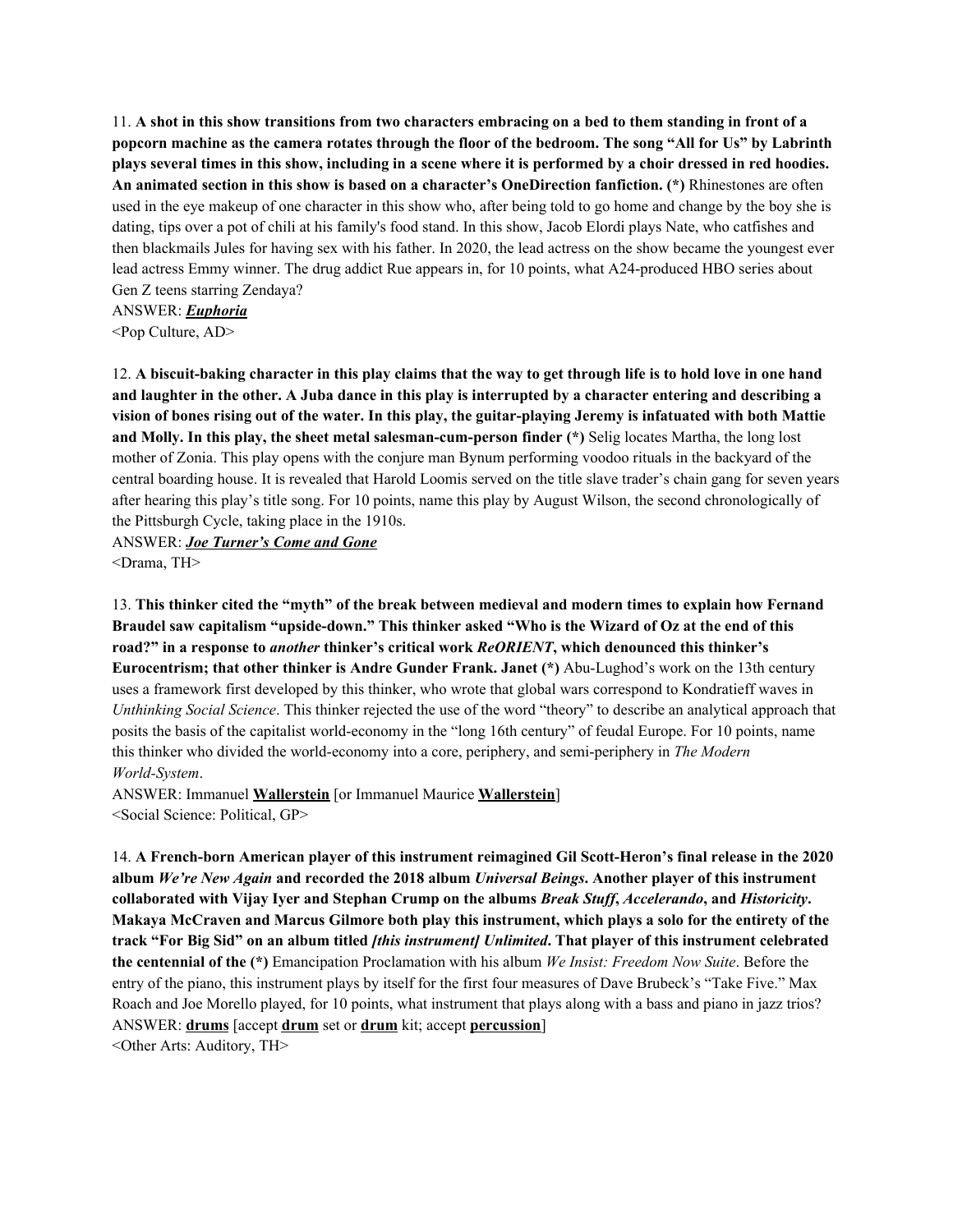15. Joseph Fox's tetrazine ligation based on a variant of this reaction has a blazingly fast rate constant of **about two thousand inverse molar seconds. A variant of this reaction forms pyridines ("PEER-ih-deenz") from enamines ("EN-uh-meenz") and 1,2,4-triazines ("one-two-four tri-AY-zeenz") in a synthesis elucidated** by Dale Boger. Pi donation from the meth oxy and tri-methyl-silyl-oxy groups of a reagent for this reaction increases its regioselectivity. The relative position of the reactants' frontier orbitals is swapped in the inverse **electron demand variant of this reaction. Observations that so-called "meta" products of this reaction are disfavored led to the (\***) ortho-para rule. In this reaction, products with the "outside" groups of one reactant on the same side of the ring as electron-withdrawing groups of the other reactant are favored by the endo rule. For 10 points, name this cycloaddition of a diene ("DYE-een") and a dienophile ("dye-EEN-oh-file"). ANSWER: **Diels–Alder** reaction [accept inverse electron-demand **Diels–Alder** reaction] (The reagent is Danishefsky's diene.) <Chemistry, JS>

16. **Action Directe referenced this group's advocacy for a revolutionary front in the metropole in a communiqué issued after AD assassinated René Audran. This group faced backlash from their supporters** after murdering Edward Pimental, from whom they had stolen a US military ID card. This group was active **at the same time as the Second of June Movement and Revolutionary Cells. After the GSG-9 subdued members of the PFLP who skyjacked (\*)** Lufthansa Flight 181 in support of this group, government officials conspicuously announced that leaders of this group collectively decided to commit suicide in Stammheim Prison. Members of this group kidnapped, and later executed, former SS member Hanns Martin Schleyer as part of the German Autumn. For 10 points, name this urban guerrilla group that operated throughout the 1970s and 1980s in West Germany.

ANSWER: **RAF** [or **Red Army Faction**; accept **Baader–Meinhof** group; accept **Baader–Meinhof** gang; accept **Rote Armee Fraktion**] (The Action Directe communiqué was also signed "kommando elisabeth van dyck," in reference to a fallen member of RAF.) <Post-500 European History, GP>

17. A piece of light music from this country opens with a fortissimo run in the brass followed by the sound of a cork popping; that piece is the Champagne Galop, often played at New Years concerts. A rustic neoclassical composer from this country is best known for his string quartet number 4 and his symphony number 8, **nicknamed "Sinfonia Boreale." After being impressed by his** *Echoes of Ossian***, Felix Mendelssohn appointed a composer from this country as the director of the (\*)** Leipzig Gewandhaus Orchestra, in which position he wrote eight symphonies. Vagn Holmboe is from this country, as is the composer of the opera *Masquerade* and a 4th symphony featuring a notable "timpani duel." For 10 points, the Inextinguishable Symphony is from what Scandinavian country home to the composers Hans Christian Lumbye, Niels Gade, and Carl Nielsen? ANSWER: **Denmark** [or Danmark; or Kingdom of **Denmark**; or Kongeriget **Danmark**] <Classical Music, TH>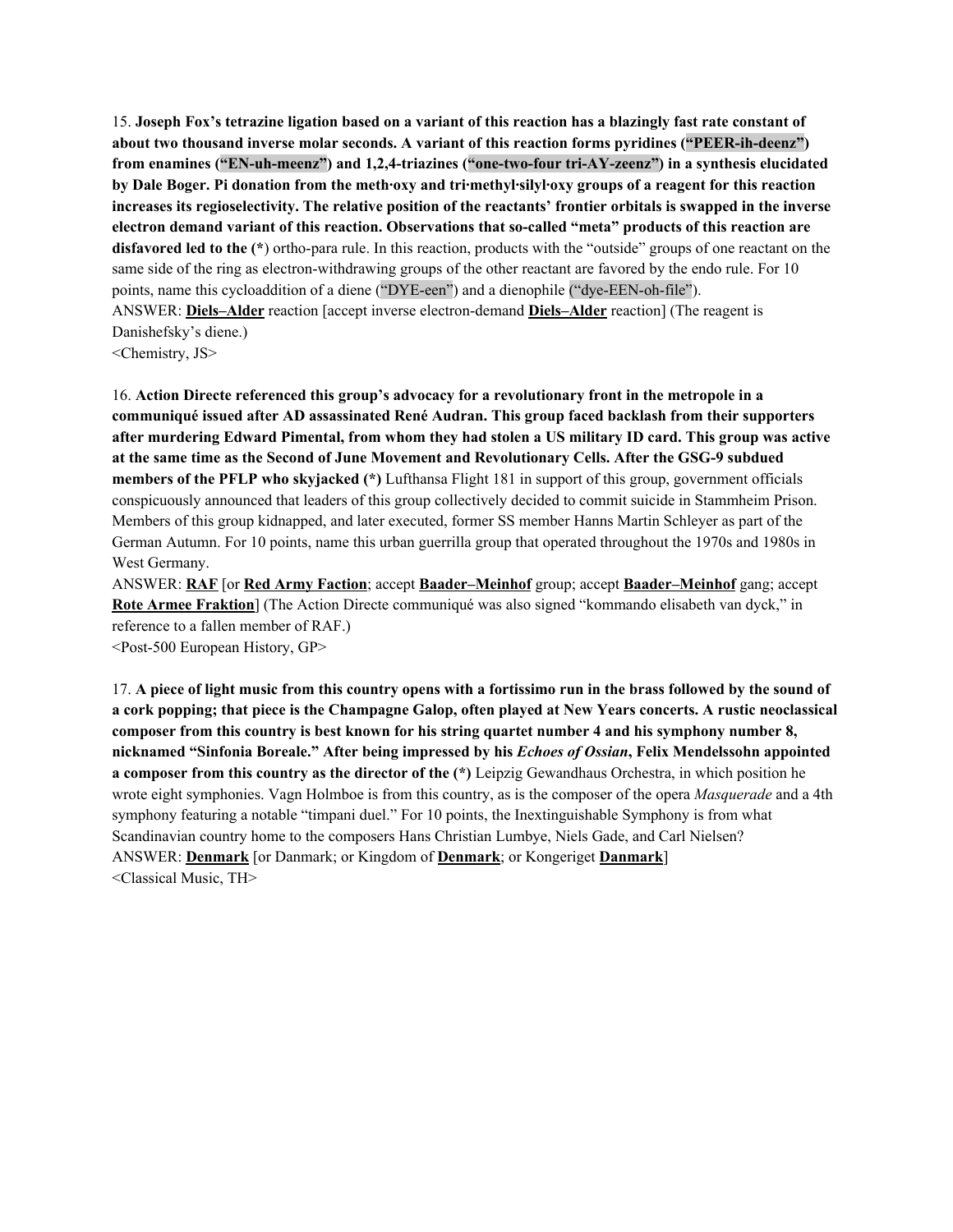18. In this city, soil from sites across its country were used to build four corkscrew-shaped mounds honoring political leaders. A pile of bones that hang from a chain in a cathedral in this city legendarily derive from a **fearsome dragon, but actually come from a whale or mammoth. The Lord's Ark Church, built to resemble Noah's Ark, can be found in this city's centrally-planned Nowa Huta district. This city's tradition of colorfully decorating models of local buildings to make (\*)** nativity scenes have been recognized by UNESCO's Intangible Cultural Heritage list. This city's Jordan ("YOR-dahn") Park is home to a statue honoring Wojtek ("VOY-tek") the Soldier Bear. This non-capital city's landmarks include Wawel ("VAH-vel") Castle and Jagiellonian ("yag-yeh-LOH-nee-an") University. For 10 points, name this second most populous city in Poland after Warsaw.

ANSWER: **Kraków**, Poland (The dragon is the Wawel Dragon.) <Geography, TH>

19. Calculating the expectation value of an arbitrary function H of this model system at small temperatures is **performed with an expansion whose first non-trivial term is pi-squared over six times one over beta-squared times** *H***-prime. The component of the jellium model's Hamiltonian not containing background interactions is** a perturbation of this model system. The Sommerfeld expansion is used to determine properties of this model **system, including the fact that its heat capacity at constant volume is linear in (\*)** temperature. This model system displays a temperature-independent form of paramagnetism named for Pauli. Occupied states in this model system lie within a sphere of radius p-sub-F in momentum space. Degeneracy pressure can occur in, for 10 points, what model system named for an Italian that consists of non-interacting spin-one-half particles? ANSWER: **Fermi gas** [accept **electron gas**; accept **free electron** model; accept **Drude–Sommerfeld** model until "Sommerfeld" is read; accept **fermionic gas**; accept any answer prefixed by 3D, 2D, 1D, free, or degenerate, like **2D Fermi gas** or **degenerate electron gas**]

<Physics, JS>

20. **A poem about this character describes trees "awkward as camels" and this character as "wondrously** tunneling" while "his sensible daddy goes straight into town." This character claims he is "going to invent full-time" in a poem where every line of its first stanza begins "He said" and every line of its second starts **with "I remember." Muriel Rukeyser and Anne Sexton wrote short poems about this character, who partially** titles a poem in which "the whole pageantry of the year was awake tingling" while "a (\*) farmer was ploughing his field." This causes a "splash" as "the dogs go on with their doggy life" in a poem opening "About suffering they were never wrong, / The old Masters." For 10 points, name this mythological figure who appears in paintings in W.H. Auden's "Musée des Beaux Arts" and William Carlos Williams' "Landscape with the Fall of [this figure]." ANSWER: **Icarus** (The Anne Sexton poem is "To A Friend Whose Work Has Come To Triumph." The Muriel Rukeyser poem is "Waiting for Icarus.")  $\leq$ Poetry, GP $>$ 

21. **In 1967, Dr. Walter W. Sackett introduced a widely debated but ultimately unsuccessful bill advocating** this cause to the Florida state legislature. Doris Portwood published a "practical" guide to this cause, which **may have influenced a televised event centering on artist Jo Roman. Derek Humphry founded a Santa Monica-based society dedicated to this cause, which takes its name from an ancient Greek (\*)** substance. Activist Brittany Maynard advocated for this cause, which was the subject of the cases *Baxter v. Montana* and *Compassion v. Washington*, as well as Oregon Measure 16, passed in 1994. The work of Elisabeth Kubler-Ross influences thought on this cause, which was the subject of the Karen Ann Quinlan and Terri Schiavo cases. for 10 points, name this cause advocated by members of the Death with Dignity movement.

ANSWER: **right to die** [accept legalizing **euthanasia** or doctor assisted **suicide**; accept medical aid in **dying**; accept **Death with Dignity** until it is read]

<US History, TH>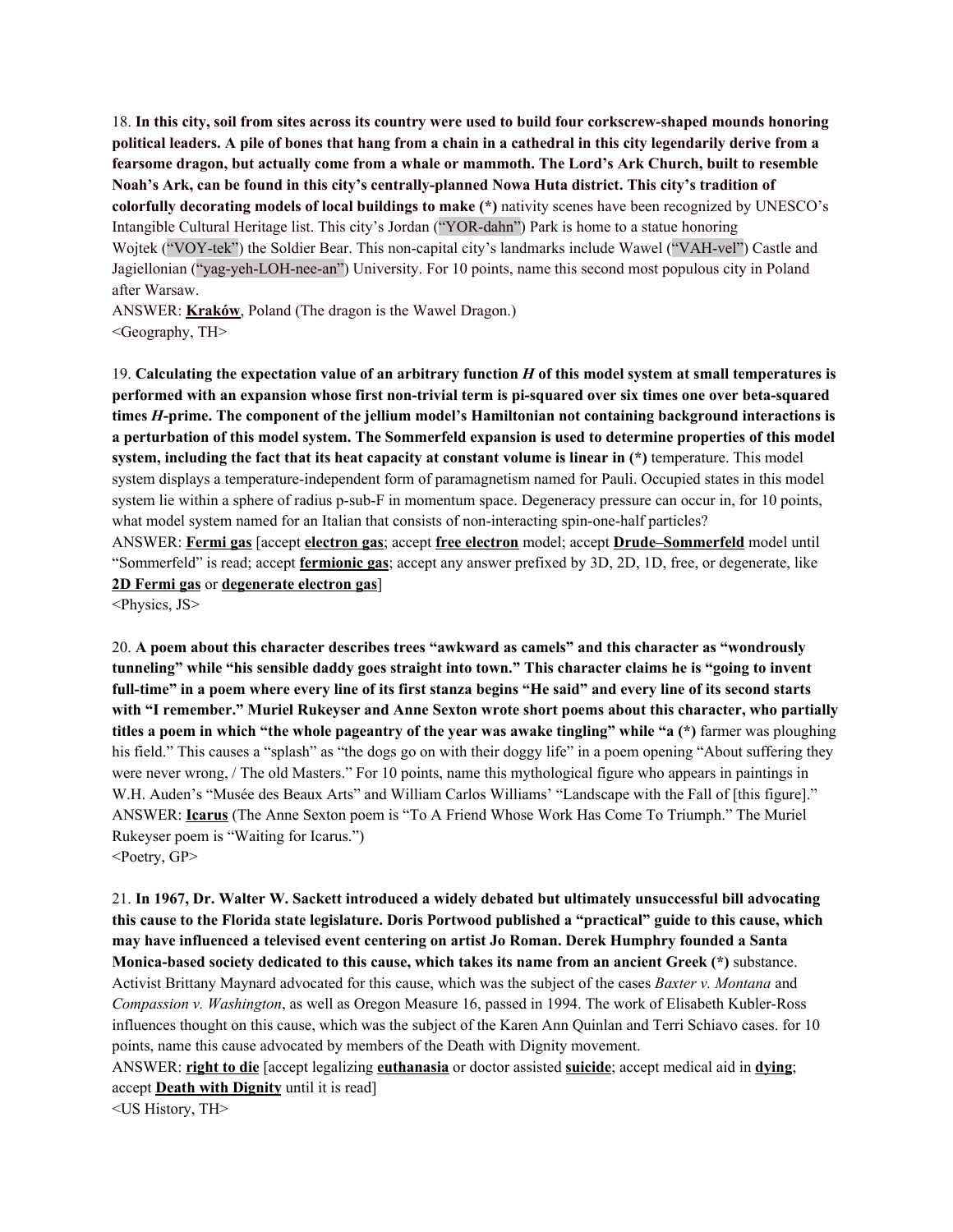22. It's not literary criticism or law, but Edwin Black has argued for the study of this discipline within **ideological and cultural context and against the narrow scope of Chicago School theorists like Elder Olson. Polish thinker Chaïm Perelman wrote a book on the "new" practice of this discipline, which rejects the classical usage of** *topoi* **as roadmaps. I. A. Richards defined this discipline as "the study of (\*)** misunderstandings and their remedies" in his book on *The Philosophy of [this thing]*. The first line of a treatise on this discipline notes that it is a counterpart of the dialectic. Maxims are often used as the conclusion of enthymemes, a type of syllogism with an excluded premise used in this practice. Gorgias and Protagoras were ancient teachers of this skill. For 10 points, Aristotle states that logos, pathos, and ethos are the components of what art of speaking persuasively?

ANSWER: **rhetoric** [accept **rhetorical** theory or methods; accept **oratory** or **oration**; accept **argument**; accept public **speech**; prompt on criticism]

<Philosophy, TH>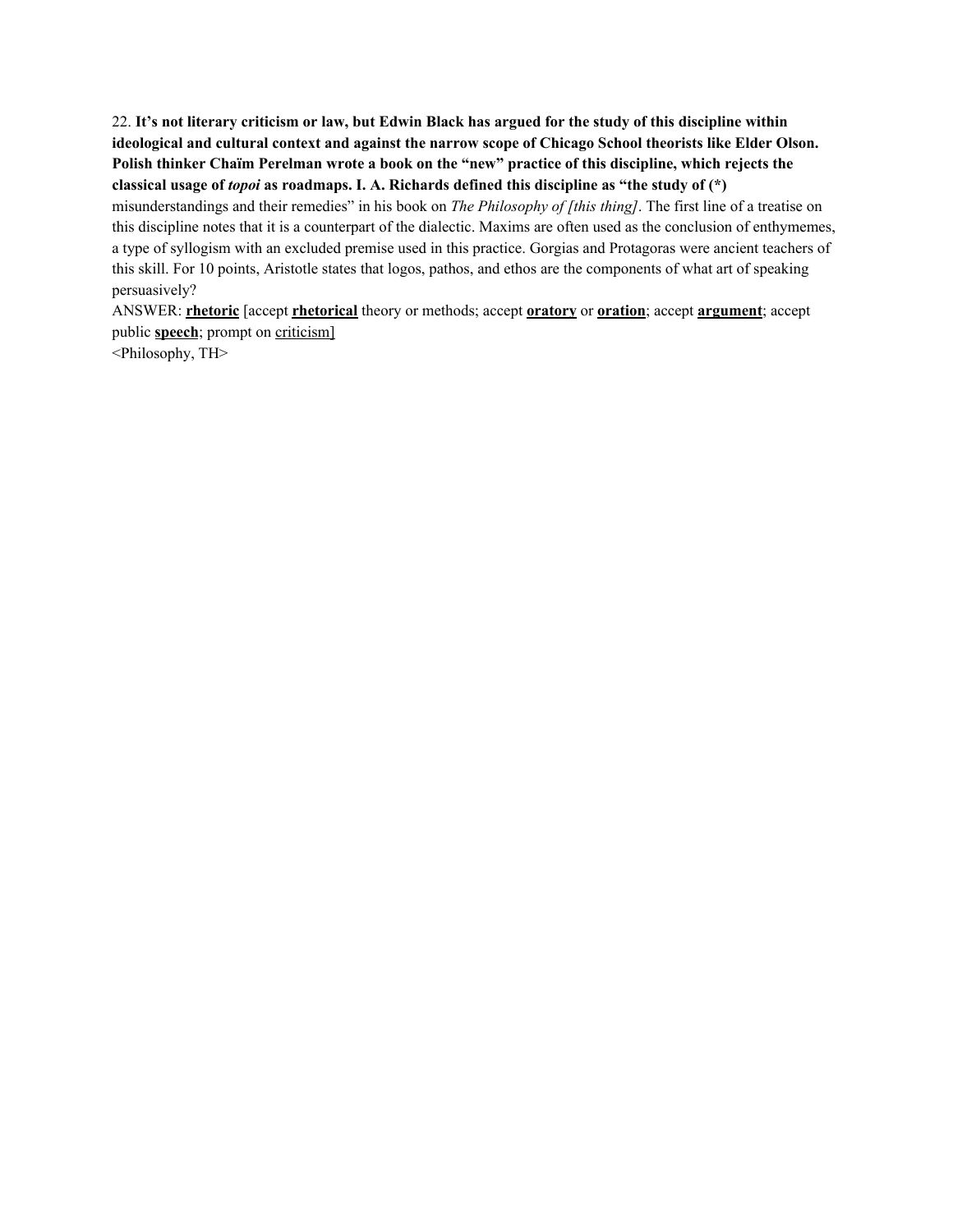#### Bonuses

1. Modern scholarship on the early historiographical writings of this dynasty has resulted in a shifting away from certain nomenclature for royal titles. For 10 points each:

[e] Name this Chinese dynasty whose Xuanzong Emperor faced the An Lushan Rebellion, which led many of its prominent families to change their names from An to avoid association with the rebels.

ANSWER: **Tang** dynasty

[m] Gaozu and Taizong are examples of these names, with the suffix "-zu" given to founders of dynasties and "-zong" given to emperors after the founder. These names are contrasted with era names and posthumous names. ANSWER: **temple** names [accept **miao** hao, **mieu** hieu, or **myoho**]

[h] Historians note the Gaozu Emperor revived the Taishang Huang institution, which bestowed honorifics on nobles with this status. Dowager Empress Wu Zeitian ironically held this status while regent to the Zhongzong Emperor.

ANSWER: being **retired** [accept word forms; accept **abdicated** since historians note that this was commonly done if abdication happened, but not always; reject "dead" or equivalents] <World History, KN>

2. The simplest way to create states named for this physicist is to run a computational basis state through a Hadamard transform followed by a CNOT ("C-not"). For 10 points each:

[m] Name this physicist who first introduced four states made up of two qubits each that form an orthonormal basis. This physicist used those states to show that quantum mechanics violates the CHSH inequality.

ANSWER: John Stuart **Bell** [accept **Bell** states; accept **Bell** pairs; accept **Bell**'s theorem]

[h] In this protocol, a Bell state is left untouched or transformed with either a phase flip, a NOT ("not") , or a product of Pauli matrices. This protocol communicates two classical bits of information using one qubit. ANSWER: **superdense coding**

# [e] Quantum gates are all represented as unitary matrices, which are matrices whose inverse is equivalent to conjugating and performing this operation on them. This operation flips a matrix along its diagonal.

ANSWER: **transpose** [accept word forms like **transposing** or **transposition**]

<Physics, JS>

3. One of these locations on Boylston Street in Boston features a glass spiral staircase, while the one near the Burj Khalifa has windows made out of carbon fiber rods that open when temperature rises. For 10 points each: [e] Name these typically sleek and minimalist retail locations that sell products such as the iPhone and the Macbook. ANSWER: **Apple store**s [prompt on electronics stores; reject "Apple Park"]

[m] The Apple Park and many Apple stores were designed by an architectural firm named for this architect "plus Partners." This architect also designed the Hearst Tower in Manhattan and the HSBC Tower in Hong Kong. ANSWER: Norman **Foster** [or Norman Robert Foster, Baron **Foster** of Thames Bank]

[h] This former chief designer at Apple designed Apple Park along with Foster and Partners. He is credited with implementing the translucent plastic shell on the iMac G3 and the decision to move away from the skeuomorphic design for the interface of IOS 7.

ANSWER: Jony **Ive** [accept Sir Jonathan Paul **Ive**] <Other Arts: Visual, LL>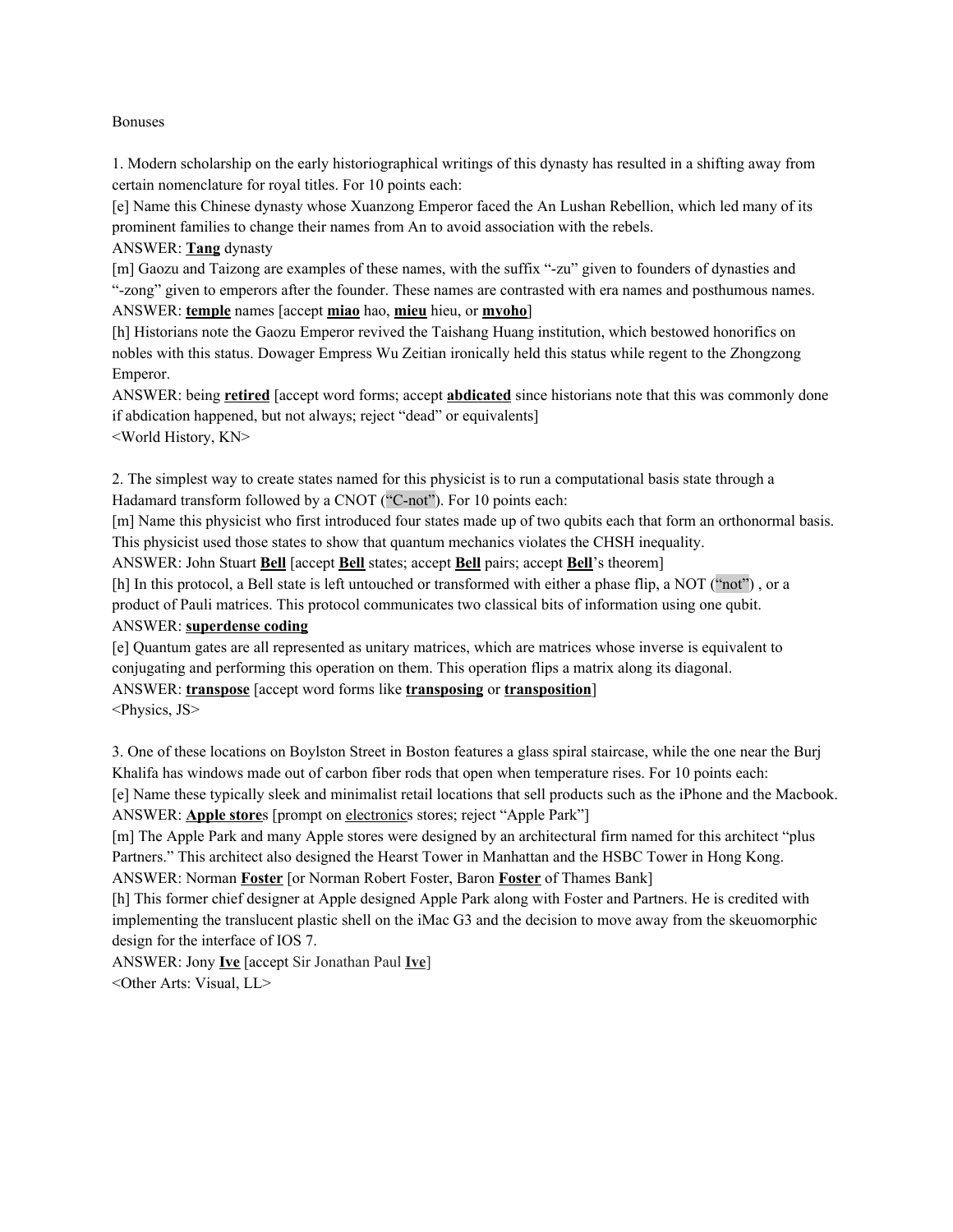4. Two widows have a rivalry that blossoms into a friendship in this city in Yewande Omotoso's novel *The Woman Next Door*. For 10 point each:

[h] Name this city that is also the setting of a Zoe Wicomb collection of interconnected short stories whose title states that "you can't get lost" in this city.

ANSWER: **Cape Town**, South Africa

[e] Wicomb emigrated from South Africa to this European country, the birthplace of the authors Bernardine Evaristo, Hilary Mantel, and Ian McEwan.

ANSWER: **U**nited **K**ingdom [accept **England** or **Scotland**; accept **Great Britain**]

[m] Cape Town is one of the settings of this novel in which David Lurie works at a dog pound after admitting that an affair with his student was an "enriching" experience.

ANSWER: *Disgrace* (by J. M. Coetzee)

<Long Fiction, TH>

5. In 2016, the Chief Rabbinate of Israel allowed these people to bathe in a mikveh without an attendant after a failure to follow 2013 directives. For 10 points each:

[e] Name these people who are now widely allowed to read from the Torah publicly. Biblical examples of these people include Rachel and Hannah.

ANSWER: Jewish **women** [accept **female**s; accept **girl**s]

[h] In many Orthodox traditions, Jewish women are required to wear this wig to conform to laws of *tzniut* and the Jewish requirement of head covering that males fulfill by wearing a kippah or yarmulke.

ANSWER: **sheitel** ("Shay-tul" or "SHY-tull") [or **pei'ah**; reject "tichel", "mitpachat", "shpitzel", or "Shtisel"; if pronunciation is unclear, ask the player to spell their answer]

[m] Unlike most Orthodox sects, Conservative and Reform sects of Judaism generally allow women to form part of this quorum of ten Jews over the age of 13 required for certain religious observations, such as public prayer.

#### ANSWER: **minyan** [or **minyaním**]

<Religion, WG>

6. One painting by this artist depicts a Black man in a black and white bandana and Timberland boots riding a horse. For 10 points each:

[m] Name this Nigerian-American artist who remade a Jacques-Louis David painting with his *Napoleon Leading the Army over the Alps*.

ANSWER: Kehinde **Wiley**

[e] In 2018, Kehinde Wiley painted a portrait of this man in front of a chrysanthemum-laden background for the National Portrait Gallery. In 2008, Shepard Fairey created a red and blue poster depicting this man with the word "Hope."

# ANSWER: Barack **Obama** [or Barack Hussein **Obama** II]

[h] This artist painted a Mondrian-inspired portrait of Michelle Obama to accompany Wiley's portrait of her husband. This painter depicted a young Black girl with a spotted dress and gloves in *Miss Everything (Unsuppressed Deliverance)*.

# ANSWER: Amy **Sherald**

<Painting/ Sculpture, WG>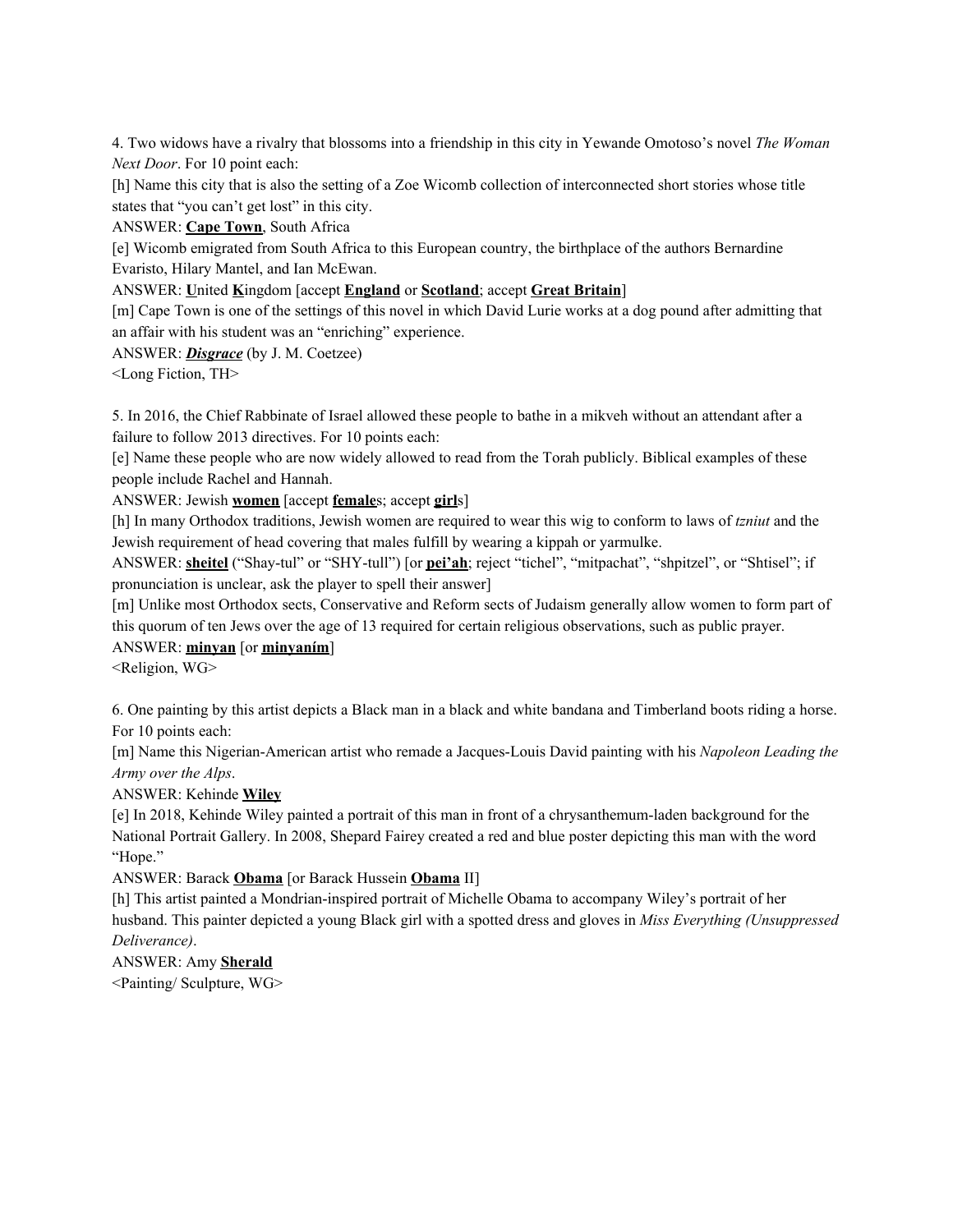7. The protagonist of this novel gives her so-called boyfriend "feed" rather than "food" while he watches movies and listens to music on a tablet in her bathtub all day. For 10 points each:

[h] Name this 2016 novel by Sayaka Murata, whose middle-aged protagonist works part-time at the title business for 18 years, in part because its employee manual tells her how to behave in everyday situations.

# ANSWER: *Convenience Store Woman* [or *Konbini ningen*]

[e] A teenage convenience store employee decides on a whim to quit after his manager criticizes the attire of three bikini-clad girls in this author's story "A&P." He also wrote a series of novels about "Rabbit" Angstrom.

## ANSWER: John **Updike**

[m] In this story, a young man counters, "hombre, there are bodegas open all night long" to an older man stating his reluctance to close his café early. After refusing a copita, the older man thinks to himself that the title location of this story was "a very different thing" than bars and bodegas.

ANSWER: "A **Clean, Well-Lighted Place**" (by Ernest Hemingway) <Other Literature, AP>

8. Standard analysis of chemical vapor deposition divides the overall technique into two main processes and calculates the film growth rate by setting each process's expression for this quantity equal to each other. For 10 points each:

[m] Name this quantity typically represented with an uppercase J. In the first of the main CVD processes, this quantity equals the mass-transport coefficient times the difference of the gas and surface concentrations. ANSWER: diffusion **flux** [or diffusive **flux**]

[e] The two main CVD processes correspond to diffusion across the boundary layer and surface diffusion, between which this process occurs. In this process, gas molecules bind to a solid surface.

ANSWER: **adsorption** [reject "absorption"]

[h] The mass-transport coefficient in the first diffusion process equals the gas diffusion constant over this quantity. CVD calculations assume that this quantity is five times the square root of the following (read slowly): viscosity times position all over the product of mass density and free stream velocity.

ANSWER: **boundary layer thickness** [prompt on delta; prompt on thickness by asking "of what?"] (That is the Blasius solution.)

<Other Science: Engineering, JS>

9. In a work on the intellectual history of these institutions, Albert Hirschman documents the change from the

18th-century view that they were civilizing to the 19th-century view that they were destructive. For 10 points each: [e] Name these forums of exchange central to economics. Michael Sandel's book *What Money Can't Buy* is subtitled for the "moral limits" of these institutions of exchange.

ANSWER: **market**s [accept **market society**, accept "**Rival Interpretations of Market Society**: Civilizing, Destructive, or Feeble?"; accept *What Money Can't Buy: The Moral Limits of Markets*]

[h] The compatibility of markets with a thick conception of social justice is the central project of this political philosopher. His book *Free Market Fairness* presents a fusion of Rawls's justice as fairness with the emphasis on spontaneous order espoused by Hayek.

ANSWER: John **Tomasi**

[m] A crucial argument of Tomasi's book is that political philosophers must take into account the desires of citizens of liberal societies and not set aside feasibility concerns. The setting aside of feasibility concerns is crucial to this thought experiment famously espoused in *A Theory of Justice*.

ANSWER: **original position** [accept **veil of ignorance**]

<Philosophy, MJA>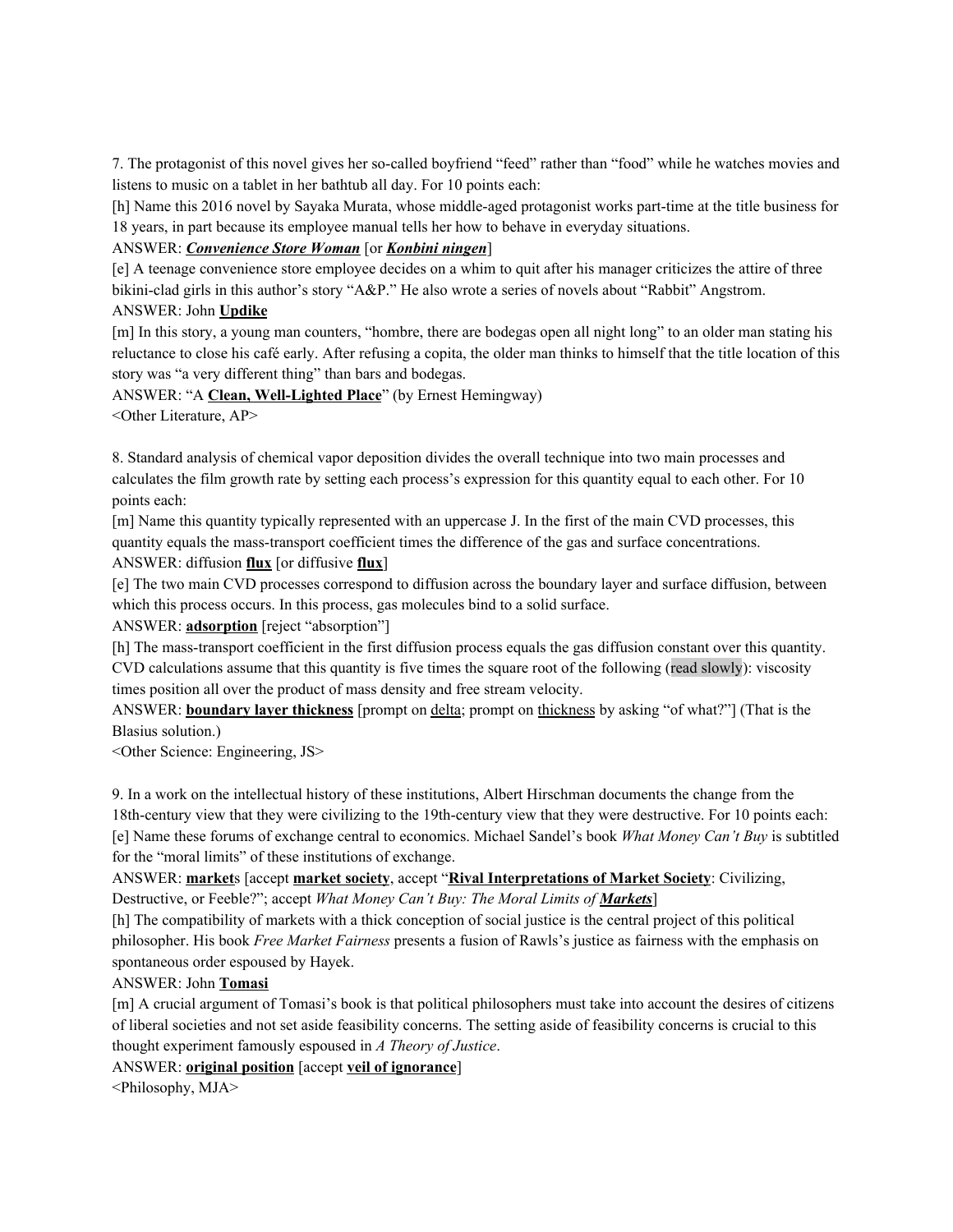10. This organization is the subject of a 2020 book by CUNY professor Johanna Fernández. For 10 points each: [h] Name this organization that launched The People's Program to treat heroin addicts in the South Bronx after occupying part of the Lincoln Hospital. This revolutionary nationalist organization was founded by José "Cha Cha" Jiménez ("hee-MEN-ez").

## ANSWER: **Young Lords** Organization [or **YLO**; accept **Young Lords** Party]

[e] The Young Lords were led by poor, working-class youth from the diaspora of this territory. The US took control of Guam, the Philippines, and this territory after the Spanish–American war.

ANSWER: **Puerto Rico** [or Commonwealth of **Puerto Rico**; or **PR**]

[m] In one of their first actions, the Young Lords stepped in when this service was not being provided to East Harlem. A year earlier, workers that provided this service held up signs reading "I AM A MAN" while on strike in protest of the deaths of Echol Cole and Robert Walker.

ANSWER: **sanitation** services [accept descriptions of solid **waste** collection, **garbage** collection, or **trash** pickup] <US History, WG>

11. Notes played with this technique are notated with diamond shaped heads. For 10 points each:

[m] Name this string instrument technique that isolates overtones by touching but not completely depressing a string against the fretboard. On the guitar, the "natural" form of this technique can be played on the 4th, 5th, 7th, and 12th frets.

ANSWER: string **harmonic**s [accept artificial **harmonic**s; accept natural **harmonic**s]

[e] The most common way of playing an artificial harmonic on the guitar involves touching the string this interval above the fretted note, which results in a note sounding two octaves above the fretted note. This is the interval between a C and an F.

ANSWER: perfect **fourth** [accept touch-**fourth** harmonic]

[h] This Catalan guitar virtuoso calls for libral use of both natural and artificial harmonics in his piece *El testament d'Amelia*. This composer's guitar arrangements of Isaac Albéniz's ("EE-sock all-BAY-neese's") piano pieces were recorded by Andrés Segovia.

ANSWER: Miguel **Llobet** ("yoo-BET") [or Miguel **Llobet** Solés]

<Classical Music, TH>

12. The explorer Zheng He credits "divine lanterns" sent by this goddess with calming typhoons, allowing for his safe voyages. For 10 points each:

[h] Name this "celestial queen" who was thought to roam the sea and protect fishermen and sailors. This goddess was the deified form of a Fujianese shamaness with a name meaning the "silent one."

# ANSWER: **Mazu** [accept **Lin Mo**niang; accept **Tin Hau**]

[m] *Two answers required.* Another Chinese water deity, Zhenwudadi, is depicted standing on these two animals. The xuanwu is one of these animals intertwined with the other.

ANSWER: **turtle** [accept **tortoise**; accept **guī**] AND

# **snake** [or **serpent**; accept **shé**]

[e] The water god Hebo rides on a turtle to traverse this river while in the form of a fish. The Yan Emperor defeated another figure to become the ruler of the tribes near this colorfully-named river.

## ANSWER: **Yellow** river [or **Huang He**]

<Mythology, LL>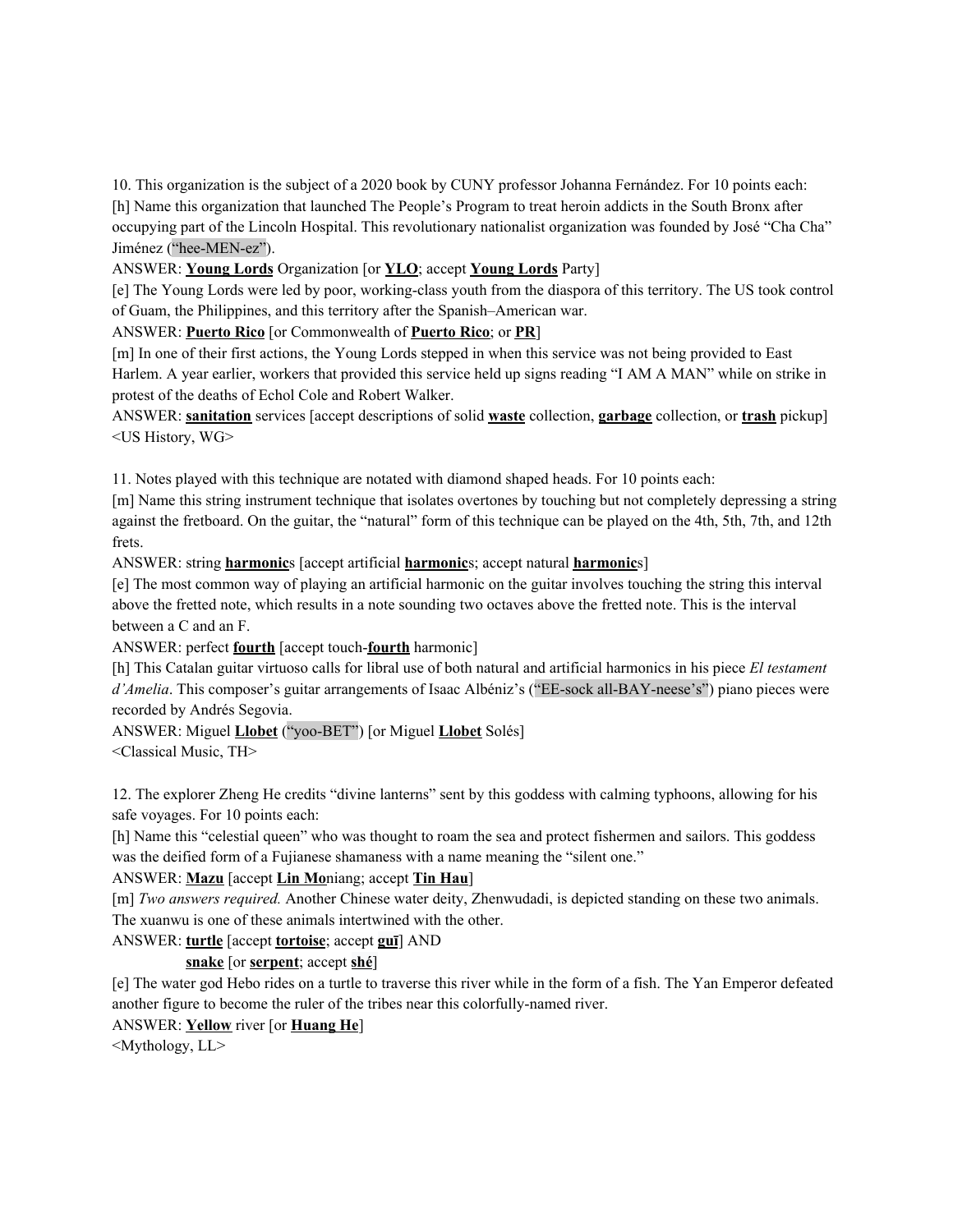13. A character with this surname writes that "Death was not better than D minus, but definitely better than Life minus D" in a French exam paper described as a "passport to a casual Elysium." For 10 points each:

[h] Give this surname. Unable to sleep, the narrator of that story connects the first letters of each word in several Shakespearean sonnets, a process that yields a message from two characters with this surname involving "icicles" and a parking "meter" when applied to that story's final paragraph.

ANSWER: **Vane** [accept Sybil **Vane** or Cynthia **Vane**; accept "The **Vane Sisters**"]

[e] This author had to explain the acrostic hidden in "The Vane Sisters" to the editor of *The New Yorker* after they rejected it. Both that story and this author's novel *Lolita* use the unreliable narrator trope.

## ANSWER: Vladimir **Nabokov**

[m] In another Nabokov story, a Russian officer who adopts this profession after moving to Berlin realizes that a customer is a higher-up who once tortured him. The title character with this profession tries to arrange a meeting between Rosine and the Count in a play by Pierre Beaumarchais.

ANSWER: **barber** [or **hairdresser**; accept *The Barber of Seville*; prompt on servant] (The Nabokov story is "Razor.")

<Short Fiction, AP>

14. SK Group and Hyundai Kia Automotive Group are among the beneficiaries of this country's system of "guided capitalism." For 10 points each:

[e] Name this country where 45 massive conglomerates known as chaebols hold more than 75 percent of the national market capital.

ANSWER: **South Korea** [or **Republic of Korea** or **ROK** or **Taehan-minguk** or **Hanguk**; prompt on Korea; reject "Democratic People's Republic of Korea" or "DPRK"]

[h] Chaebols have historically obtained preferential loans from the South Korean government through bribery, such as the 45 billion dollars given to Park Geun-hye by this de facto leader of Samsung, who served less than one year of a five-year prison sentence.

ANSWER: **Lee** Jae-yong [or Jay Y. **Lee**]

[m] In 2018, this chaebol was fined for colluding with Samsung to raise electronics prices. This chaebol historically run by the Koo family names the family group of chaebols that also encompasses LS and GS.

ANSWER: **LG** Corporation [accept **Lucky-Goldstar**; accept *Leogki Geumseong*] <Zeitgeist, ZK>

15. W. T. Stead's *Pall Mall Gazette* ran the headline "TOO LATE!" to lament the death of this general. For 10 points each:

[m] Name this general who held out for nine months during the Siege of Khartoum, but was killed two days before a relief expedition led by Garnet Wolseley arrived.

ANSWER: Charles George "Chinese" **Gordon** [accept **Gordon** Pasha]

[e] Forces loyal to this self-proclaimed Islamic spiritual leader besieged Khartoum from 1884 to 1885 as part of a namesake war. British soldiers used the term "Fuzzy Wuzzies" to describe the Beja people loyal to this leader, who created a namesake state in Sudan.

ANSWER: **Muhammad Ahmad** bin Abd Allah [accept the **Mahdi**]

[h] The Desert Column sent to relieve the Siege of Khartoum was intercepted by Mahdist forces at this battle near some wells. Tory parliamentary candidate and British national hero Frederick Burnaby was speared in the throat in this battle.

ANSWER: Battle of **Abu Klea** [accept Battle of **Abu T**ͅ**uleiħ**]

<Commonwealth/International History, GP>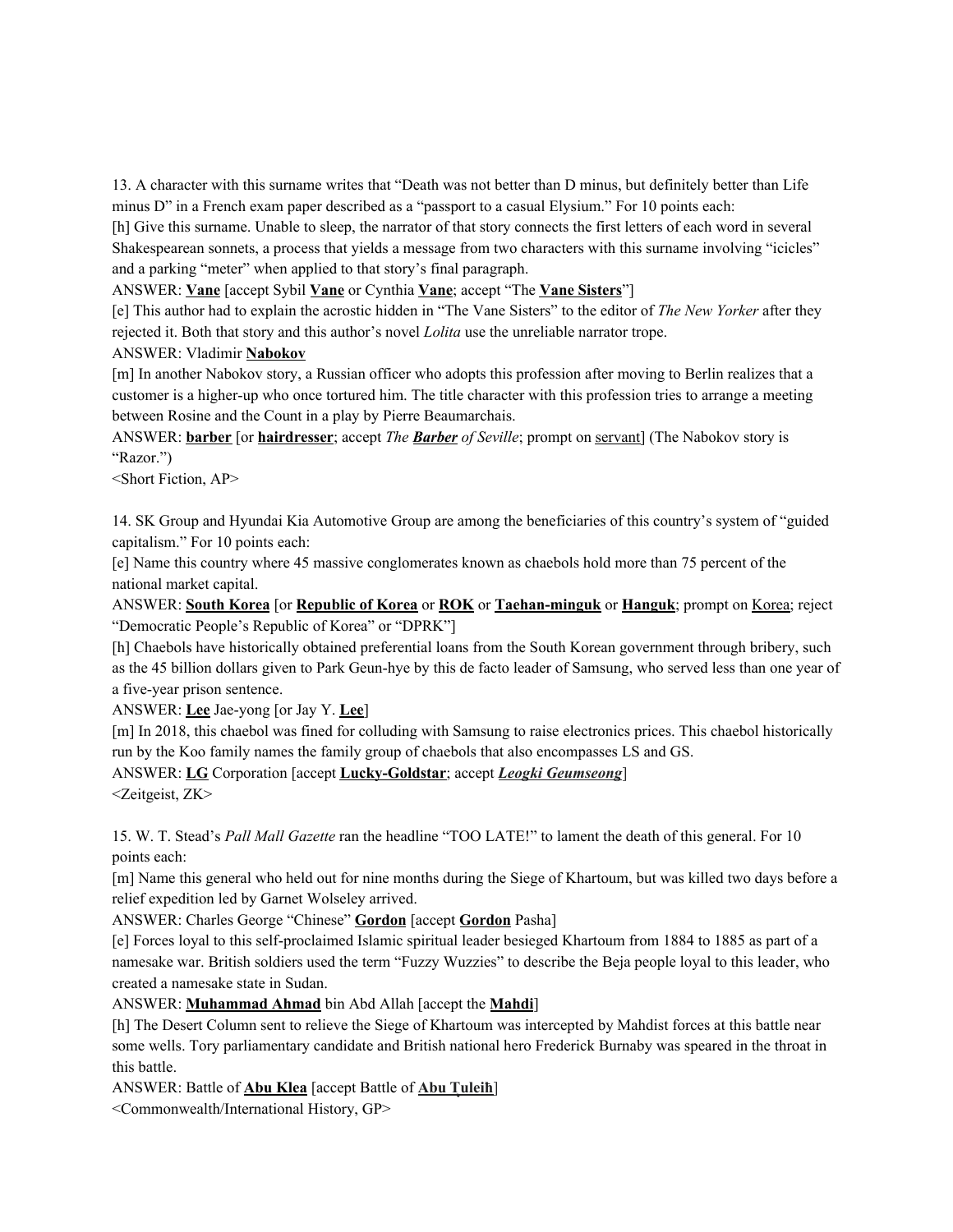16. A 1934 paper by Abba Lerner claims that a formula it proposes for measuring this concept in monopolies is actually an "index of divergence from an optimum." For 10 points each:

[m] Name this term that describes the ability of a firm to influence the market price. It can be measured by the Lerner index.

## ANSWER: **market power** [accept **monopoly power**]

[h] Regulators seeking antitrust action against firms usually apply this test before finding a firm's market power. This test, named for two criteria for a price change, seeks to find the smallest relevant market where a monopolist could make a significant change in price. You may give the two criteria or the common abbreviation.

ANSWER: **SSNIP** test [accept **small but significant** and **non-transitory** increase in price; prompt on partial answer]

[e] A firm's market power is partly determined by this value for its demand curve. Firms can exert more market power if this value dictates that quantity demanded will not change as much as prices when there is movement along the demand curve.

ANSWER: **elasticity** [accept dmean **elasticity**; prompt on slope of the demand curve] <Social Science: Economics, AD>

17. Because plant cells lack a well-defined organizing center of these structures, the formation of them occurs in several diffuse sites. For 10 points each:

[e] Name these structures that are the main component of the mitotic spindle.

ANSWER: **microtubule**s [accept **MT**s]

[m] Plant cells lack centrosomes, but their mitotic spindles still possess this property. This property is fully established when microtubules' plus ends are at the equator, while the minus ends are at the ends of the cell.

ANSWER: **bipolarity** [or **bipolar**; accept any answer indicating the spindle is **polarized**]

[h] This complex with 13-fold symmetry nucleates microtubules at centrosomes. GRIP ("grip") motif proteins form part of this complex whose structure is similar to a lock-washer.

ANSWER: **gamma-tubulin ring** complex [accept **gammaTuRC**]

<Biology, JS>

18. Answer these questions about British kings possibly killed by crossbows, for 10 points each:

[e] This English king died from wounds sustained from a crossbow bolt after leading the failed Third Crusade against Saladin.

ANSWER: **Richard I** [or **Richard the Lionheart**ed; or **Richard Cœur de Lion**; prompt on Richard]

[m] Geoffrey Gaimer reports that this king was killed in a crossbow attack. This monarch led a 1016 uprising against his father Æthelred the Unready and was succeeded by his rival Cnut the Great.

ANSWER: **Edmund Ironside** [accept **Edmund II**; prompt on Edmund]

[h] According to John of Fordun, the second Scottish king of this name was killed when he touched a booby-trapped statue that triggered the firing of several crossbows. The Pictish House of Alpin traces its lineage to a king of this name.

ANSWER: **Kenneth** [accept **Kenneth** I; accept **Kenneth** II; accept **Kenneth** MacAlpin] <Post-500 European History, TH>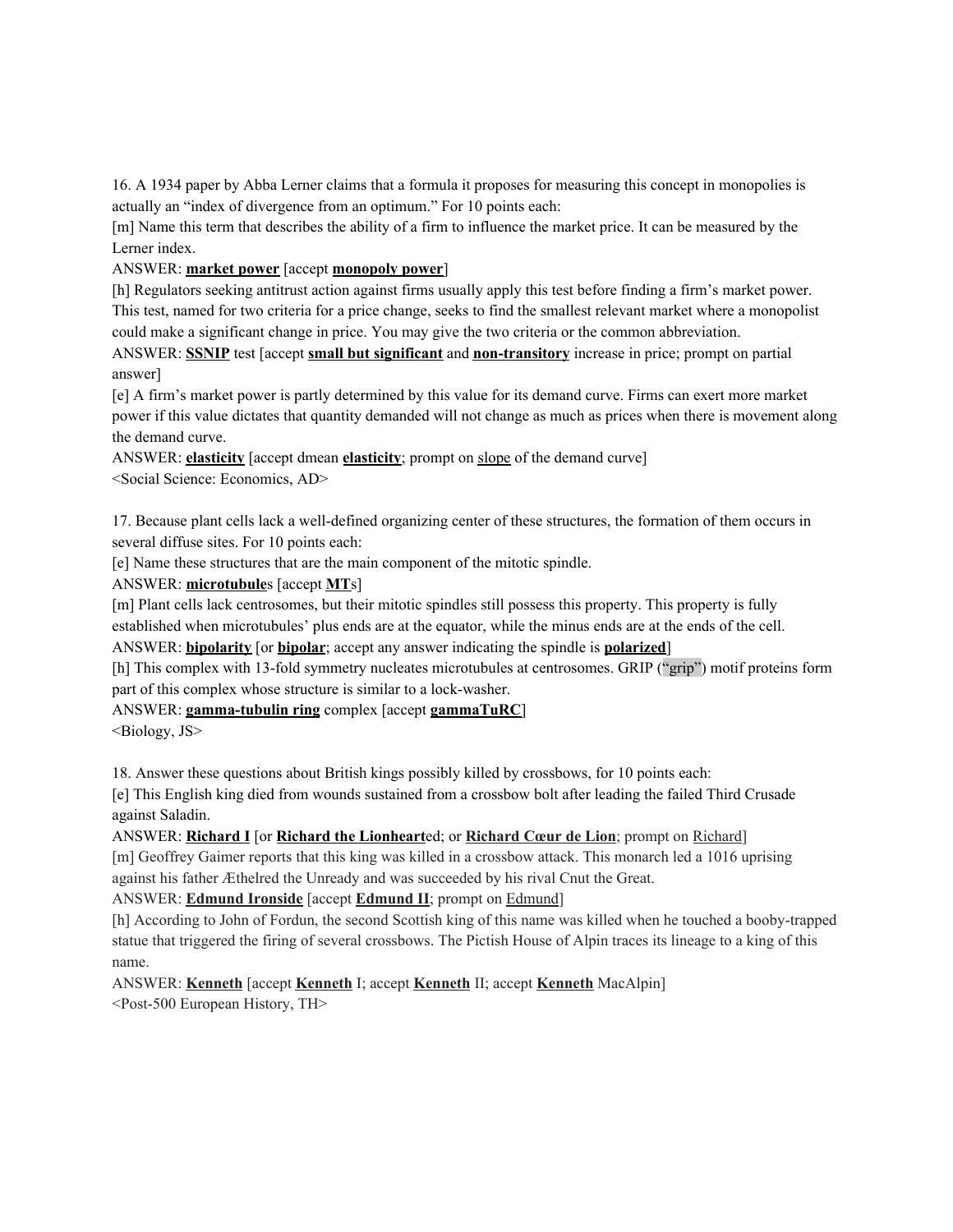19. In a poem, this being performs the first cesarean section on a woman after her husband summons it by burning a special feather. For 10 points each:

[m] Name this mythical bird who raises the albino infant Zal after finding him on the slopes of a mountain. At the end of a different poem, 30 birds realize that this being's name punningly refers to themselves after looking into their reflection in a lake.

ANSWER: **Simurgh** [or **Simorgh**; or **Simorq**; or **Simourv**; reject "Homa" or "Huma"] (The former text is Ferdowsi's *Shahnameh*; the name "Simurgh" can be literally translated as "30 birds.")

[h] The expedition of the birds to the abode of Simurgh in Farīd ud-Dīn 'Attār's ("fuh-REED ood-DEEN

uh-TAHR's") poem *The Conference of the Birds* is led by this wisest bird, a surrogate for ʿAṭṭār who answers the birds' questions with parables. This bird introduces itself as King Solomon's messenger to Sheba.

ANSWER: **hoopoe** [or **hudhud**; or **hodhod**; or **popo**]

[e] *The Conference of the Birds* was written in this language, also used to write the *Spiritual Couplets* of Rumi. ANSWER: **Persian** [or **Farsi**]

<Poetry, AP>

20. Answer the following about black swans in the literal sense, for 10 points each:

[e] Thought to be the first Europeans to have seen black swans, a party led by Dutch explorer Willem de Vlamingh gave their name to the Swan River, which runs through this country's city of Perth.

ANSWER: **Australia** [or Commonwealth of **Australia**]

[h] Dog attacks have recently threatened a famous colony of black swans in Dawlish, a town in this English county. This county and neighbors Cornwall contest a fierce debate over the order in which jam and cream are spread on cream tea scones.

## ANSWER: **Devon** [or **Devonshire**; or **Dewnens**]

[m] In 2014, this city experienced a controversy when a black swan turned up in one of its *reien*, or canals. A now-deceased dog named Fidèle once looked out a hotel window near a bell tower with 366 steps in this city's Markt.

ANSWER: **Bruges** [or **Brugge**]

<Geography, AP>

21. Answer the following about films discussed in "Dangerous, Divine, and Marvellous," Andrew Tudor's essay on radical political films of the 1960s. For 10 points each:

[e] This director made a 1968 documentary about the protests of the Black Panthers to fund the release of Huey Newton. *Faces, Places* is another one of her documentaries, though she also made narrative films like *Vagabond* and *Cléo from 5 to 7*.

# ANSWER: Agnès **Varda**

[h] The essay also discusses the work of the Brazilian Cinema Novo movement, particularly this film, which ends with a duel between the bandit Corisco and Antonio das Mortes in the *sertão*. This 1964 film was directed by Glauber Rocha.

#### ANSWER: *Black God, White Devil* [or *Deus e o Diabo na Terra do Sol*]

[m] In a scene from this film, an assassin flees in a leg cast after being stopped from clubbing a witness to death in a hospital by the presence of a journalist. This Costa-Gavras-directed film was inspired by Grigoris Lambrakis's murder.

ANSWER: *Z* <Other Arts: Film, AD>